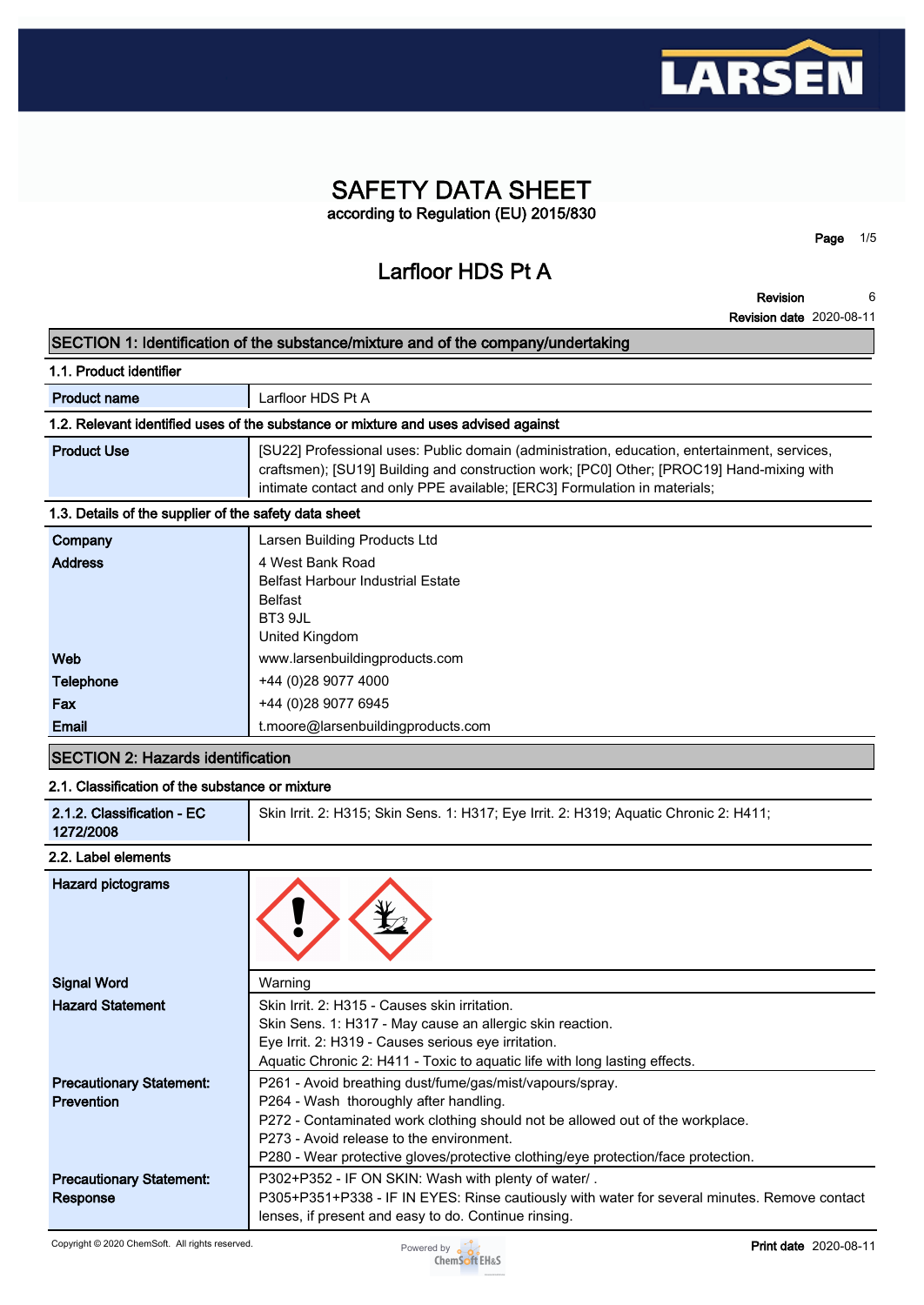| 2.2. Label elements                                |                                                                                                                                                                                                        |
|----------------------------------------------------|--------------------------------------------------------------------------------------------------------------------------------------------------------------------------------------------------------|
|                                                    | P321 - Specific treatment (see on this label).<br>P332+P313 - If skin irritation occurs: Get medical advice/attention.<br>P333+P313 - If skin irritation or rash occurs: Get medical advice/attention. |
|                                                    | P337+P313 - If eye irritation persists: Get medical advice/attention.<br>P391 - Collect spillage.                                                                                                      |
| <b>Precautionary Statement:</b><br><b>Disposal</b> | P501 - Dispose of contents/container to                                                                                                                                                                |
|                                                    |                                                                                                                                                                                                        |

### **SECTION 3: Composition/information on ingredients**

#### **3.2. Mixtures**

#### **EC 1272/2008**

| <b>Chemical Name</b>                               | Index No.    | CAS No.    | EC No.    | <b>REACH Registration</b><br><b>Number</b> | Conc.<br>$(\%w/w)$ | Classification                                                                              |
|----------------------------------------------------|--------------|------------|-----------|--------------------------------------------|--------------------|---------------------------------------------------------------------------------------------|
| Bisphenol A-(epichlorhydrin)<br>(reaction product) | 603-074-00-8 | 25068-38-6 | 500-033-5 |                                            |                    | Eye Irrit. 2: H319; Skin Irrit. 2:<br>H315; Skin Sens. 1: H317;<br>Aquatic Chronic 2: H411; |
| Bisphenol F Type Epoxy Resin                       |              | 28064-14-4 |           |                                            |                    | Skin Irrit. 2: H315; Skin Sens.<br>1: H317; Eye Irrit. 2: H319;                             |
| Glycidylether of C12-C14 alcohols                  |              | 68809-97-2 | 271-846-8 |                                            |                    | Aquatic Chronic 2: H411;<br>Skin Irrit. 2: H315; Skin Sens.<br>1: H317; Eye Irrit. 2: H319; |

### **SECTION 4: First aid measures**

#### **4.1. Description of first aid measures**

| Inhalation          | Irritating to respiratory system. Inhalation may cause coughing, tightness of the chest and irritation<br>of the respiratory system. Move the exposed person to fresh air. Seek medical attention. |
|---------------------|----------------------------------------------------------------------------------------------------------------------------------------------------------------------------------------------------|
| Eye contact         | Irritating to eyes. Rinse immediately with plenty of water for 15 minutes holding the eyelids open.<br>Seek medical attention if irritation or symptoms persist.                                   |
| <b>Skin contact</b> | Irritating to skin. Wash off immediately with plenty of soap and water. Remove contaminated<br>clothing. Seek medical attention if irritation or symptoms persist.                                 |
| Ingestion           | Ingestion may cause nausea and vomiting. Seek medical attention if irritation or symptoms persist.<br>DO NOT INDUCE VOMITING.                                                                      |

#### **SECTION 5: Firefighting measures**

#### **5.1. Extinguishing media**

**Carbon oxides.**

# **5.2. Special hazards arising from the substance or mixture**

**Burning produces irritating, toxic and obnoxious fumes.**

#### **5.3. Advice for firefighters**

**Wear suitable respiratory equipment when necessary.**

### **SECTION 6: Accidental release measures**

### **6.1. Personal precautions, protective equipment and emergency procedures**

**Ensure adequate ventilation of the working area. Wear suitable protective equipment.**

### **6.2. Environmental precautions**

**Do not allow product to enter drains. Prevent further spillage if safe.**

### **6.3. Methods and material for containment and cleaning up**

**Absorb with inert, absorbent material. Sweep up. Transfer to suitable, labelled containers for disposal. Clean spillage area thoroughly with plenty of water.**

# **SECTION 7: Handling and storage**

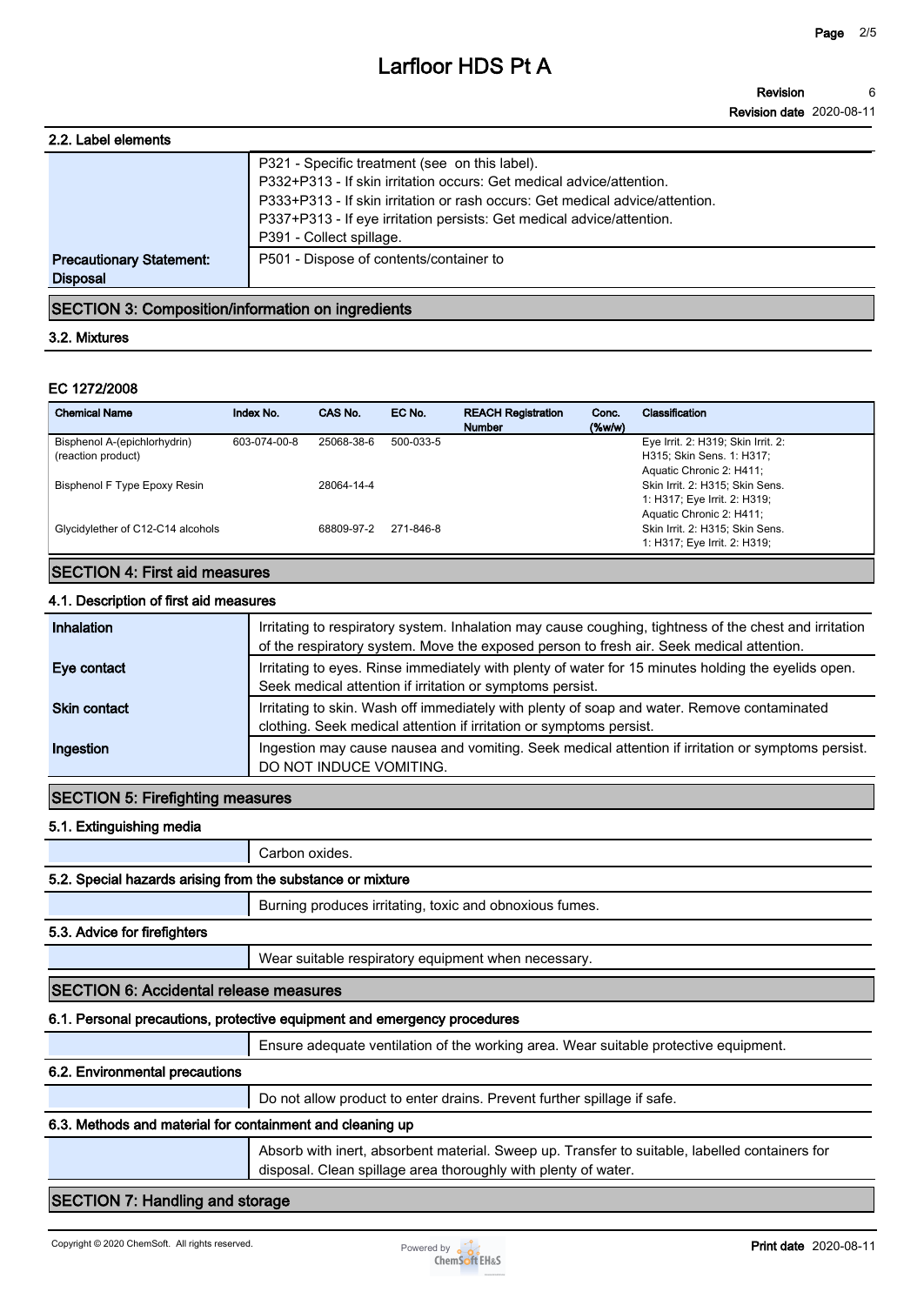#### **7.1. Precautions for safe handling**

|                                                                   | Avoid contact with eyes and skin. Ensure adequate ventilation of the working area. Adopt best<br>Manual Handling considerations when handling, carrying and dispensing. |  |
|-------------------------------------------------------------------|-------------------------------------------------------------------------------------------------------------------------------------------------------------------------|--|
| 7.2. Conditions for safe storage, including any incompatibilities |                                                                                                                                                                         |  |

# **Keep in a cool, dry, well ventilated area. Keep containers tightly closed. Store in correctly labelled containers.**

#### **SECTION 8: Exposure controls/personal protection**

#### **8.2. Exposure controls**

| 8.2.1. Appropriate engineering<br>controls | Ensure adequate ventilation of the working area.                          |
|--------------------------------------------|---------------------------------------------------------------------------|
| 8.2.2. Individual protection               | Wear chemical protective clothing.                                        |
| measures                                   |                                                                           |
| Eye / face protection                      | Approved safety goggles.                                                  |
| Skin protection -                          | Chemical resistant gloves (PVC).                                          |
| Handprotection                             |                                                                           |
| <b>Respiratory protection</b>              | In case of insufficient ventilation, wear suitable respiratory equipment. |

### **SECTION 9: Physical and chemical properties**

#### **9.1. Information on basic physical and chemical properties**

| <b>Appearance</b> Liquid     |                                           |
|------------------------------|-------------------------------------------|
|                              | <b>Colour</b> Colourless                  |
| Odour Slight                 |                                           |
| Initial boiling point 100 °C |                                           |
| Flash point 130 °C           |                                           |
|                              | Relative density 1.13 (H2O = 1 $@$ 20 °C) |
|                              | Solubility Insoluble in water             |
|                              |                                           |

# **SECTION 10: Stability and reactivity**

#### **10.2. Chemical stability**

**Stable under normal conditions.**

### **SECTION 11: Toxicological information**

#### **11.1.4. Toxicological Information**

| Bisphenol<br><b>Epoxy Resin</b><br><b>Type</b> | $>$ 2000 $mg/kg$<br>D50.<br>Derma<br>.<br>г., | $>2000$ mg/kg<br>D50.<br>.)ral<br>'Nd. |
|------------------------------------------------|-----------------------------------------------|----------------------------------------|
| Larfloor HDS Pt /<br>ιд                        | >2000mg/kg<br>.D50<br>кэ<br>Derm:<br>. .<br>. |                                        |

### **SECTION 12: Ecological information**

**12.1. Toxicity**

**No data available**

**Toxic to aquatic organisms, may cause long-term adverse effects in the aquatic environment.**

#### **SECTION 13: Disposal considerations**

**General information**

**Dispose of in compliance with all local and national regulations.**

### **SECTION 14: Transport information**

#### **Hazard pictograms**

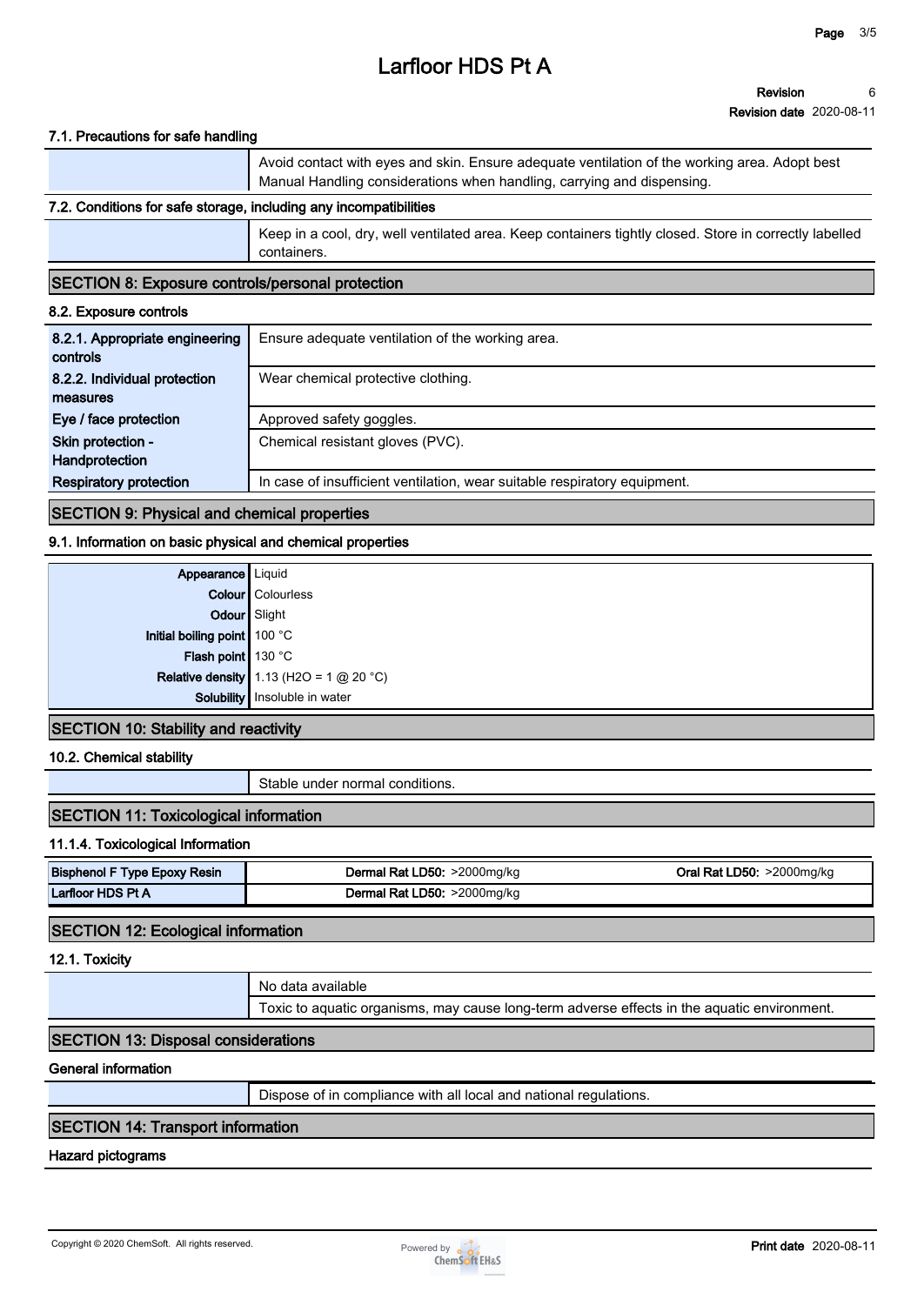#### **Revision Revision date 2020-08-11 6**

**Hazard pictograms**



#### **14.1. UN number**

**UN3082**

| 14.2. UN proper shipping name      |                                                          |  |  |
|------------------------------------|----------------------------------------------------------|--|--|
|                                    |                                                          |  |  |
|                                    | ENVIRONMENTALLY HAZARDOUS SUBSTANCE, LIQUID, N.O.S.      |  |  |
| 14.3. Transport hazard class(es)   |                                                          |  |  |
| <b>ADR/RID</b>                     | 9                                                        |  |  |
| Subsidiary risk                    |                                                          |  |  |
| <b>IMDG</b>                        | 9                                                        |  |  |
| Subsidiary risk                    |                                                          |  |  |
| <b>IATA</b>                        | 9                                                        |  |  |
| Subsidiary risk                    |                                                          |  |  |
| 14.4. Packing group                |                                                          |  |  |
| Packing group                      | $\mathbf{III}$                                           |  |  |
| 14.5. Environmental hazards        |                                                          |  |  |
| <b>Environmental hazards</b>       | Yes                                                      |  |  |
| Marine pollutant                   | Yes                                                      |  |  |
| <b>ADR/RID</b>                     |                                                          |  |  |
| <b>Hazard ID</b>                   | 90                                                       |  |  |
| <b>Tunnel Category</b>             | (E)                                                      |  |  |
| <b>IMDG</b>                        |                                                          |  |  |
| <b>EmS Code</b>                    | F-A S-F                                                  |  |  |
| <b>IATA</b>                        |                                                          |  |  |
| <b>Packing Instruction (Cargo)</b> | 964                                                      |  |  |
| <b>Maximum quantity</b>            | 450L                                                     |  |  |
| <b>Packing Instruction</b>         | 964                                                      |  |  |
| (Passenger)                        |                                                          |  |  |
| <b>Maximum quantity</b>            | 450L                                                     |  |  |
| Further information                |                                                          |  |  |
|                                    | The product is not classified as dangerous for carriage. |  |  |
| T                                  |                                                          |  |  |

#### **SECTION 15: Regulatory information**

# **SECTION 16: Other information**

#### **Other information**

| Revision                            | This document differs from the previous version in the following areas<br>8 - Respiratory protection. |
|-------------------------------------|-------------------------------------------------------------------------------------------------------|
| <b>Text of Hazard Statements in</b> | Skin Irrit, 2: H315 - Causes skin irritation.                                                         |
| Section 3                           | Skin Sens. 1: H317 - May cause an allergic skin reaction.                                             |
|                                     | Eye Irrit. 2: H319 - Causes serious eye irritation.                                                   |
|                                     |                                                                                                       |

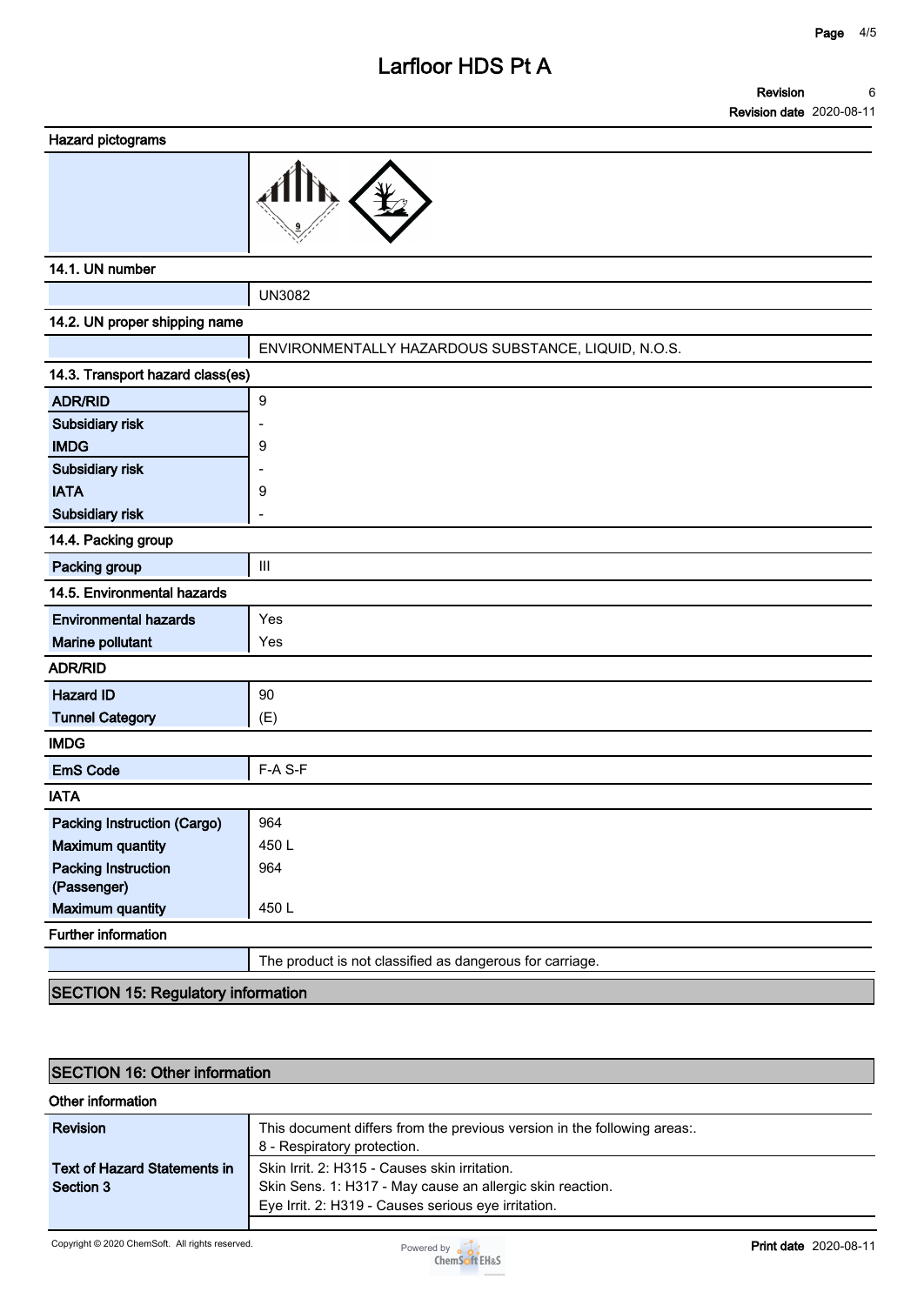| Other information          |                                                                                                                                                                                                                                                                                                                                                                                                                                                                                |
|----------------------------|--------------------------------------------------------------------------------------------------------------------------------------------------------------------------------------------------------------------------------------------------------------------------------------------------------------------------------------------------------------------------------------------------------------------------------------------------------------------------------|
|                            | Aquatic Chronic 2: H411 - Toxic to aguatic life with long lasting effects.                                                                                                                                                                                                                                                                                                                                                                                                     |
| <b>Further information</b> |                                                                                                                                                                                                                                                                                                                                                                                                                                                                                |
|                            | The information supplied in this Safety Data Sheet is designed only as guidance for the safe use,<br>storage and handling of the product. This information is correct to the best of our knowledge and<br>belief at the date of publication however no guarantee is made to its accuracy. This information<br>relates only to the specific material designated and may not be valid for such material used in<br>combination with any other materials or in any other process. |

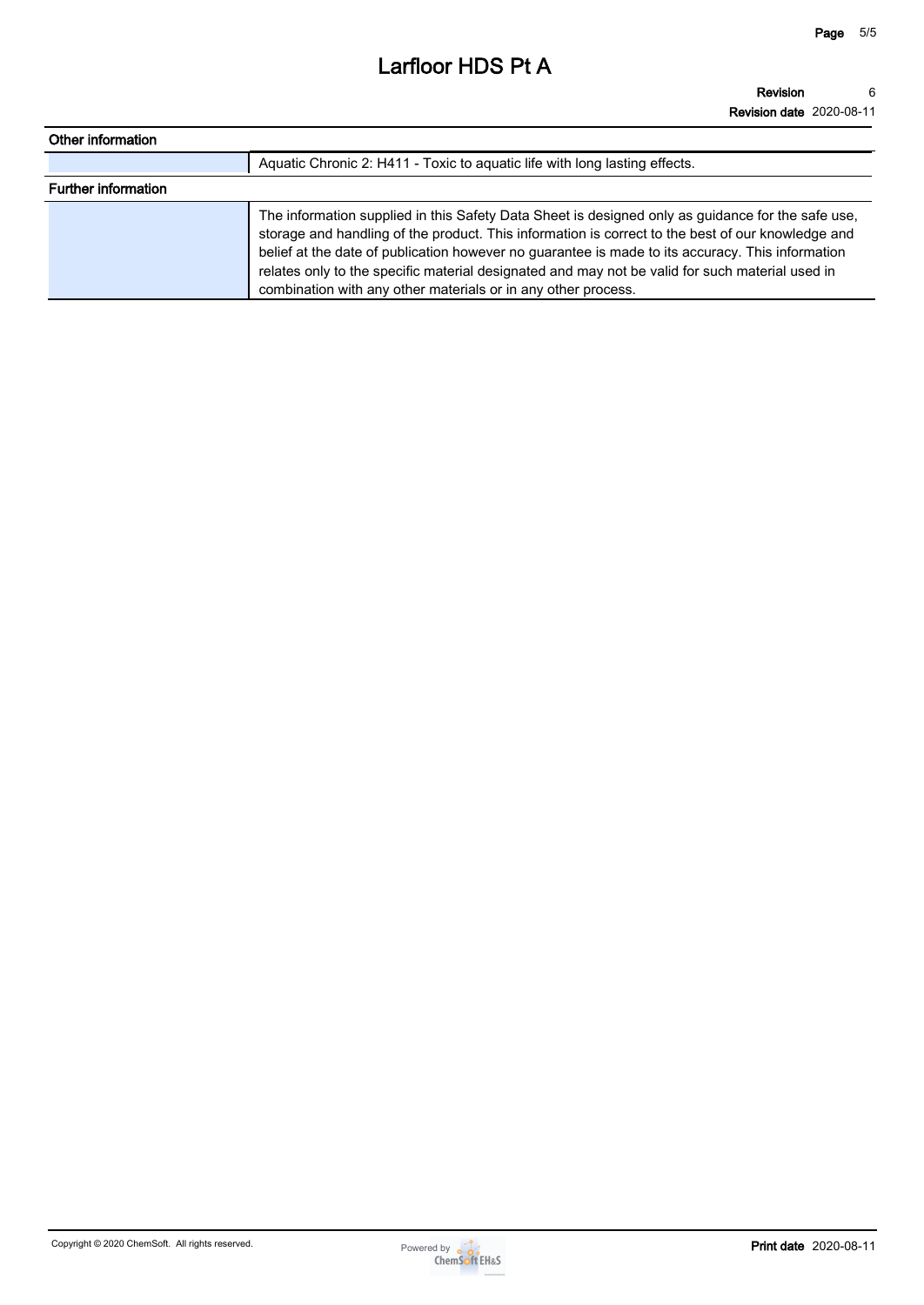

# **SAFETY DATA SHEET according to Regulation (EU) 2015/830**

**Larfloor HDS Pt B**

**Revision 6**

**Page 1/5**

**Revision date 2019-12-13**

#### **SECTION 1: Identification of the substance/mixture and of the company/undertaking**

| 1.1. Product identifier                               |                                                                                                                                                                                                                                                                        |  |  |
|-------------------------------------------------------|------------------------------------------------------------------------------------------------------------------------------------------------------------------------------------------------------------------------------------------------------------------------|--|--|
| <b>Product name</b>                                   | Larfloor HDS Pt B                                                                                                                                                                                                                                                      |  |  |
|                                                       | 1.2. Relevant identified uses of the substance or mixture and uses advised against                                                                                                                                                                                     |  |  |
| <b>Product Use</b>                                    | [SU22] Professional uses: Public domain (administration, education, entertainment, services,<br>craftsmen); [SU19] Building and construction work; [PC0] Other; [PROC19] Hand-mixing with<br>intimate contact and only PPE available; [ERC3] Formulation in materials; |  |  |
| 1.3. Details of the supplier of the safety data sheet |                                                                                                                                                                                                                                                                        |  |  |
| Company                                               | Larsen Building Products Ltd                                                                                                                                                                                                                                           |  |  |
| <b>Address</b>                                        | 4 West Bank Road<br><b>Belfast Harbour Industrial Estate</b><br><b>Belfast</b><br>BT3 9JL<br>United Kingdom                                                                                                                                                            |  |  |
| Web                                                   | www.larsenbuildingproducts.com                                                                                                                                                                                                                                         |  |  |
| Telephone                                             | +44 (0)28 9077 4000                                                                                                                                                                                                                                                    |  |  |
| Fax                                                   | +44 (0)28 9077 6945                                                                                                                                                                                                                                                    |  |  |
| Email                                                 | t.moore@larsenbuildingproducts.com                                                                                                                                                                                                                                     |  |  |

# **SECTION 2: Hazards identification**

### **2.1. Classification of the substance or mixture**

| 2.1.2. Classification - EC | Acute Tox. 4: H302; Skin Corr. 1B: H314; Skin Sens. 1: H317; Acute Tox. 4: H332; Aquatic |
|----------------------------|------------------------------------------------------------------------------------------|
| 1272/2008                  | Chronic 3: H412;                                                                         |

#### **2.2. Label elements**

| Hazard pictograms                                    |                                                                                                                                                                                                                                                                                                                                                                                                                   |
|------------------------------------------------------|-------------------------------------------------------------------------------------------------------------------------------------------------------------------------------------------------------------------------------------------------------------------------------------------------------------------------------------------------------------------------------------------------------------------|
| <b>Signal Word</b>                                   | Danger                                                                                                                                                                                                                                                                                                                                                                                                            |
| <b>Hazard Statement</b>                              | Acute Tox. 4: H302 - Harmful if swallowed.<br>Skin Corr. 1B: H314 - Causes severe skin burns and eye damage.<br>Skin Sens. 1: H317 - May cause an allergic skin reaction.<br>Acute Tox, 4: H332 - Harmful if inhaled.<br>Aquatic Chronic 3: H412 - Harmful to aquatic life with long lasting effects.                                                                                                             |
| <b>Precautionary Statement:</b><br><b>Prevention</b> | P260 - Do not breathe dust/fume/gas/mist/vapours/spray.<br>P261 - Avoid breathing dust/fume/gas/mist/vapours/spray.<br>P264 - Wash thoroughly after handling.<br>P270 - Do no eat, drink or smoke when using this product.<br>P271 - Use only outdoors or in a well-ventilated area.<br>P272 - Contaminated work clothing should not be allowed out of the workplace.<br>P273 - Avoid release to the environment. |

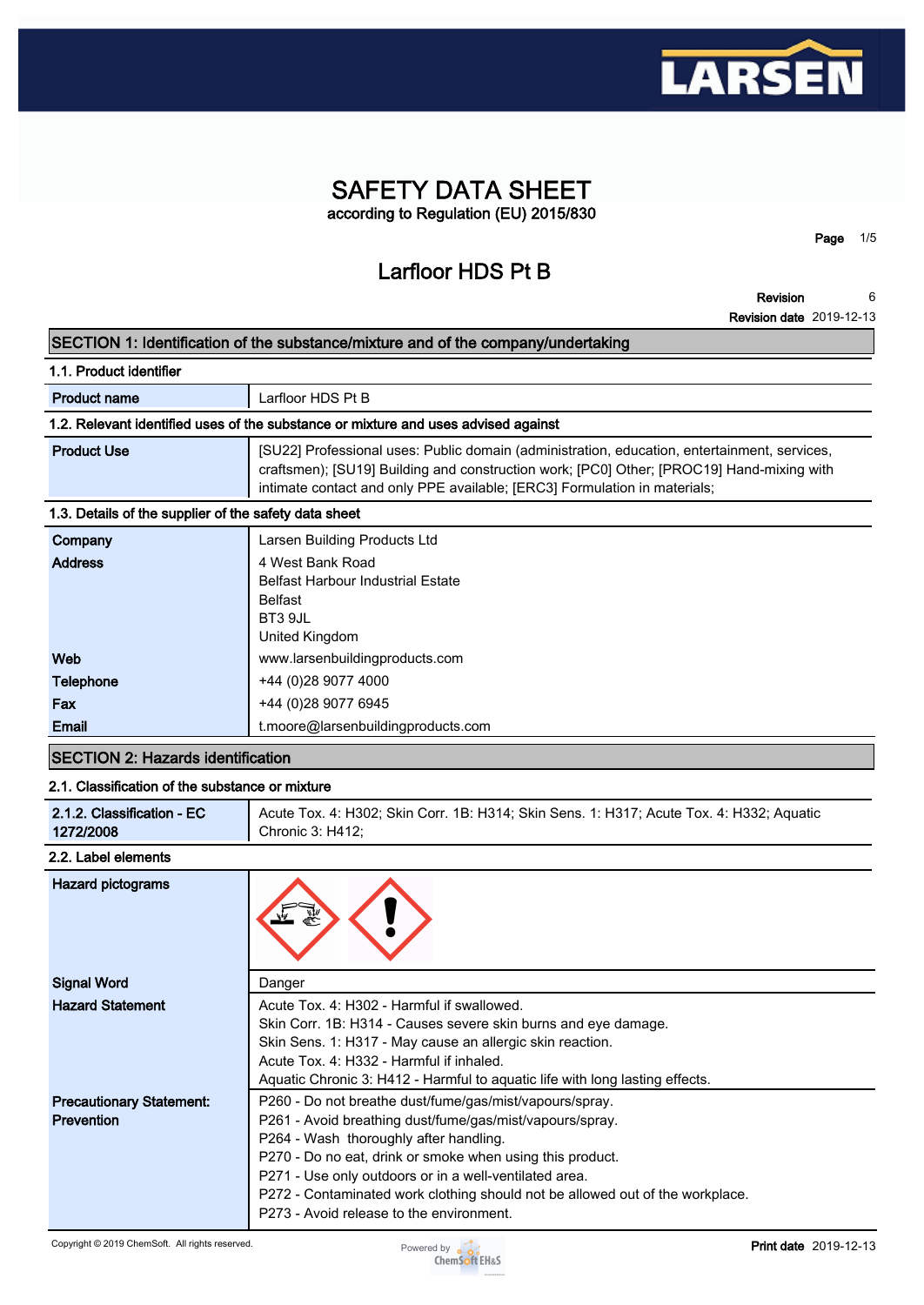| 2.2. Label elements             |                                                                                              |
|---------------------------------|----------------------------------------------------------------------------------------------|
|                                 | P280 - Wear protective gloves/protective clothing/eye protection/face protection.            |
| <b>Precautionary Statement:</b> | P301+P312 - IF SWALLOWED: Call a POISON CENTER/doctor/ / if you feel unwell.                 |
| Response                        | P301+P330+P331 - IF SWALLOWED: rinse mouth. Do NOT induce vomiting.                          |
|                                 | P302+P352 - IF ON SKIN: Wash with plenty of water/.                                          |
|                                 | P303+P361+P353 - IF ON SKIN (or hair): Take off immediately all contaminated clothing. Rinse |
|                                 | skin with water/shower.                                                                      |
|                                 | P304+P340 - IF INHALED: Remove person to fresh air and keep comfortable for breathing.       |
|                                 | P305+P351+P338 - IF IN EYES: Rinse cautiously with water for several minutes. Remove contact |
|                                 | lenses, if present and easy to do. Continue rinsing.                                         |
|                                 | P310 - Immediately call a POISON CENTER/doctor/.                                             |
|                                 | P312 - Call a POISON CENTER/doctor/ /if you feel unwell.                                     |
|                                 | P321 - Specific treatment (see on this label).                                               |
|                                 | P330 - Rinse mouth.                                                                          |
|                                 | P333+P313 - If skin irritation or rash occurs: Get medical advice/attention.                 |
|                                 | P363 - Wash contaminated clothing before reuse.                                              |
| <b>Precautionary Statement:</b> | P405 - Store locked up.                                                                      |
| <b>Storage</b>                  |                                                                                              |
| <b>Precautionary Statement:</b> | P501 - Dispose of contents/container to                                                      |
| <b>Disposal</b>                 |                                                                                              |
|                                 |                                                                                              |

# **SECTION 3: Composition/information on ingredients**

#### **3.2. Mixtures**

#### **EC 1272/2008**

| <b>Chemical Name</b>   | Index No.    | CAS No.  | EC No.    | <b>REACH Registration</b><br><b>Number</b> | Conc.<br>$(\%w/w)$ | Classification                  |
|------------------------|--------------|----------|-----------|--------------------------------------------|--------------------|---------------------------------|
| Benzyl alcohol         | 603-057-00-5 | 100-51-6 | 202-859-9 |                                            |                    | Acute Tox. 4: H332; Acute       |
|                        |              |          |           |                                            |                    | Tox. 4: H302:                   |
| N-aminoethylpiperazine | 612-105-00-4 | 140-31-8 | 205-411-0 |                                            |                    | Acute Tox. 4: H312; Acute       |
|                        |              |          |           |                                            |                    | Tox. 4: H302; Skin Corr. 1B:    |
|                        |              |          |           |                                            |                    | H314; Skin Sens. 1: H317;       |
|                        |              |          |           |                                            |                    | Aquatic Chronic 3: H412;        |
| Salicylic Acid         |              | 69-72-7  | 200-712-3 |                                            |                    | Acute Tox. 4: H302; Skin Irrit. |
|                        |              |          |           |                                            |                    | 2: H315; Eye Dam. 1: H318;      |
|                        |              |          |           |                                            |                    | STOT SE 3: H335;                |

# **SECTION 4: First aid measures**

#### **4.1. Description of first aid measures**

| Inhalation          | Inhalation of vapour may cause shortness of breath. Move the exposed person to fresh air. Seek<br>medical attention.                                         |
|---------------------|--------------------------------------------------------------------------------------------------------------------------------------------------------------|
| Eye contact         | Causes burns. Causes severe inflammation and may damage the cornea. Seek medical attention.                                                                  |
| <b>Skin contact</b> | Causes burns. Wash off immediately with plenty of soap and water. Remove contaminated<br>clothing. Seek medical attention if irritation or symptoms persist. |
| Ingestion           | Ingestion causes burns to the respiratory tract. DO NOT INDUCE VOMITING. If swallowed, seek<br>medical advice immediately and show this container or label.  |

### **SECTION 5: Firefighting measures**

#### **5.1. Extinguishing media**

**Use as appropriate: Carbon dioxide (CO2), Dry chemical, Foam.**

#### **5.2. Special hazards arising from the substance or mixture**

**Corrosive. Burning produces irritating, toxic and obnoxious fumes.**

#### **5.3. Advice for firefighters**

**Wear suitable respiratory equipment when necessary.**

#### **SECTION 6: Accidental release measures**

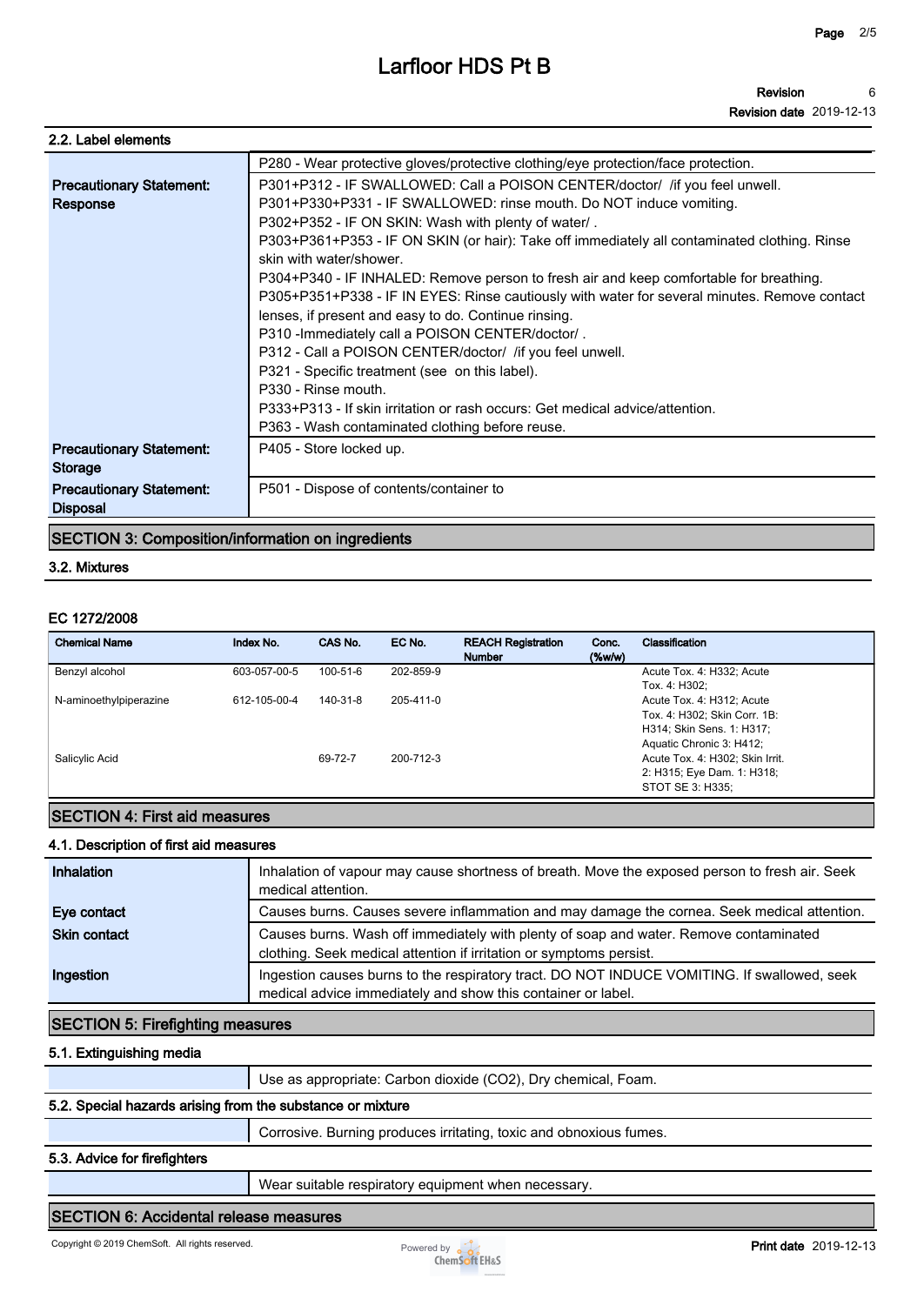#### **Revision Revision date 2019-12-13 6**

### **6.1. Personal precautions, protective equipment and emergency procedures**

|                                                                   | 6.1. Personal precautions, protective equipment and emergency procedures                                                                               |
|-------------------------------------------------------------------|--------------------------------------------------------------------------------------------------------------------------------------------------------|
|                                                                   | Ensure adequate ventilation of the working area. Evacuate personnel to a safe area. Wear suitable<br>protective equipment.                             |
| 6.2. Environmental precautions                                    |                                                                                                                                                        |
|                                                                   | Do not allow product to enter drains. Prevent further spillage if safe.                                                                                |
| 6.3. Methods and material for containment and cleaning up         |                                                                                                                                                        |
|                                                                   | Absorb with inert, absorbent material. Transfer to suitable, labelled containers for disposal. Clean<br>spillage area thoroughly with plenty of water. |
| <b>SECTION 7: Handling and storage</b>                            |                                                                                                                                                        |
| 7.1. Precautions for safe handling                                |                                                                                                                                                        |
|                                                                   | Avoid contact with eyes and skin. Ensure adequate ventilation of the working area.                                                                     |
| 7.2. Conditions for safe storage, including any incompatibilities |                                                                                                                                                        |
|                                                                   | Keep in a cool, dry, well ventilated area. Keep containers tightly closed.                                                                             |
| <b>SECTION 8: Exposure controls/personal protection</b>           |                                                                                                                                                        |
| 8.2. Exposure controls                                            |                                                                                                                                                        |
| 8.2.1. Appropriate engineering<br>controls                        | Ensure adequate ventilation of the working area.                                                                                                       |
| 8.2.2. Individual protection<br>measures                          | Wear chemical protective clothing.                                                                                                                     |
| Eye / face protection                                             | Approved safety goggles.                                                                                                                               |
| Skin protection -<br>Handprotection                               | Chemical resistant gloves (PVC).                                                                                                                       |
| <b>Respiratory protection</b>                                     | In case of insufficient ventilation, wear suitable respiratory equipment.                                                                              |
| <b>OF OTIONIA</b> , Black of the                                  | all the boundary of the service states of                                                                                                              |

#### **SECTION 9: Physical and chemical properties**

#### **9.1. Information on basic physical and chemical properties**

| <b>Appearance</b> Liquid |                                 |
|--------------------------|---------------------------------|
|                          | Colour Amber                    |
|                          | Odour Characteristic            |
|                          | Solubility   Insoluble in water |

**9.2. Other information**

**Specific gravity 0.98 - 1.02 g/cm³**

# **SECTION 10: Stability and reactivity**

**10.2. Chemical stability**

**Stable under normal conditions.**

# **SECTION 11: Toxicological information**

### **11.1. Information on toxicological effects**

**Skin corrosion/irritation** | Causes burns.

**11.1.4. Toxicological Information**

**No data available**

### **SECTION 12: Ecological information**

### **12.1. Toxicity**

**No data available**

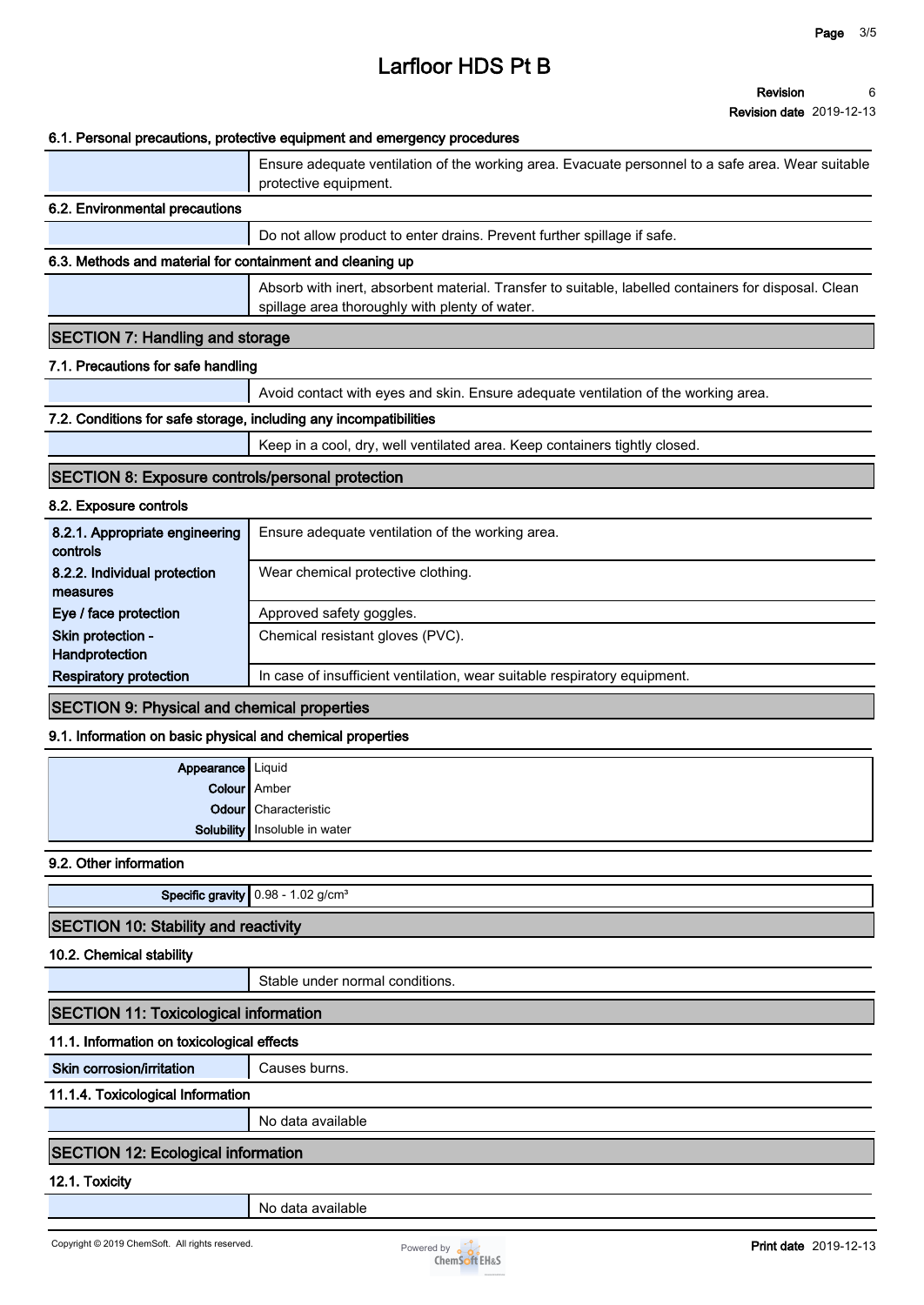**Revision 6**

**Revision date 2019-12-13**

### **SECTION 13: Disposal considerations**

#### **General information**

**Dispose of in compliance with all local and national regulations.**

# **SECTION 14: Transport information**

#### **Hazard pictograms**



### **14.1. UN number**

**UN1760**

| 14.2. UN proper shipping name             |                          |  |
|-------------------------------------------|--------------------------|--|
|                                           | CORROSIVE LIQUID, N.O.S. |  |
| 14.3. Transport hazard class(es)          |                          |  |
| <b>ADR/RID</b>                            | 8                        |  |
| Subsidiary risk                           | $\overline{\phantom{a}}$ |  |
| <b>IMDG</b>                               | 8                        |  |
| <b>Subsidiary risk</b>                    |                          |  |
| <b>IATA</b>                               | 8                        |  |
| Subsidiary risk                           | Ē,                       |  |
| 14.4. Packing group                       |                          |  |
| Packing group                             | $\mathbf H$              |  |
| 14.5. Environmental hazards               |                          |  |
| <b>Environmental hazards</b>              | No                       |  |
| <b>Marine pollutant</b>                   | No                       |  |
| <b>ADR/RID</b>                            |                          |  |
| <b>Hazard ID</b>                          | 80                       |  |
| <b>Tunnel Category</b>                    | (E)                      |  |
| <b>IMDG</b>                               |                          |  |
| <b>EmS Code</b>                           | F-A S-B                  |  |
| <b>IATA</b>                               |                          |  |
| <b>Packing Instruction (Cargo)</b>        | 855                      |  |
| <b>Maximum quantity</b>                   | 30L                      |  |
| <b>Packing Instruction</b>                | 851                      |  |
| (Passenger)                               |                          |  |
| <b>Maximum quantity</b>                   | 1 <sub>L</sub>           |  |
| <b>SECTION 15: Regulatory information</b> |                          |  |

| <b>SECTION 16: Other information</b>             |                                                                                        |  |
|--------------------------------------------------|----------------------------------------------------------------------------------------|--|
| Other information                                |                                                                                        |  |
| <b>Text of Hazard Statements in</b><br>Section 3 | Acute Tox, 4: H302 - Harmful if swallowed.<br>Acute Tox. 4: H332 - Harmful if inhaled. |  |
|                                                  |                                                                                        |  |

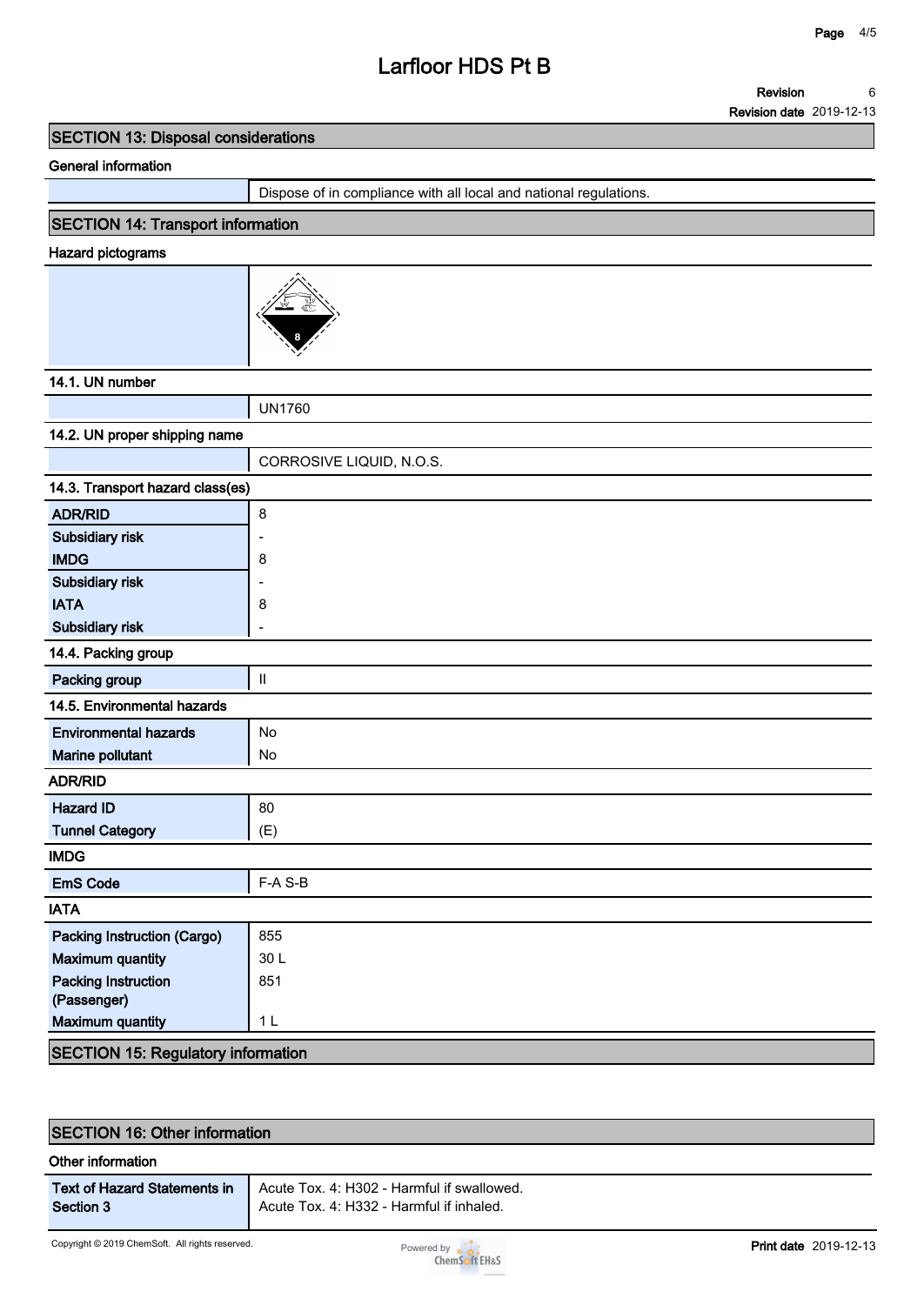| Other information          |                                                                                                                                                                                                                                                                                                                                                                                                                                                                                |
|----------------------------|--------------------------------------------------------------------------------------------------------------------------------------------------------------------------------------------------------------------------------------------------------------------------------------------------------------------------------------------------------------------------------------------------------------------------------------------------------------------------------|
|                            | Acute Tox. 4: H312 - Harmful in contact with skin.<br>Skin Corr. 1B: H314 - Causes severe skin burns and eye damage.<br>Skin Sens. 1: H317 - May cause an allergic skin reaction.<br>Aquatic Chronic 3: H412 - Harmful to aquatic life with long lasting effects.<br>Skin Irrit. 2: H315 - Causes skin irritation.<br>Eye Dam. 1: H318 - Causes serious eye damage.<br>STOT SE 3: H335 - May cause respiratory irritation.                                                     |
| <b>Further information</b> |                                                                                                                                                                                                                                                                                                                                                                                                                                                                                |
|                            | The information supplied in this Safety Data Sheet is designed only as guidance for the safe use,<br>storage and handling of the product. This information is correct to the best of our knowledge and<br>belief at the date of publication however no guarantee is made to its accuracy. This information<br>relates only to the specific material designated and may not be valid for such material used in<br>combination with any other materials or in any other process. |

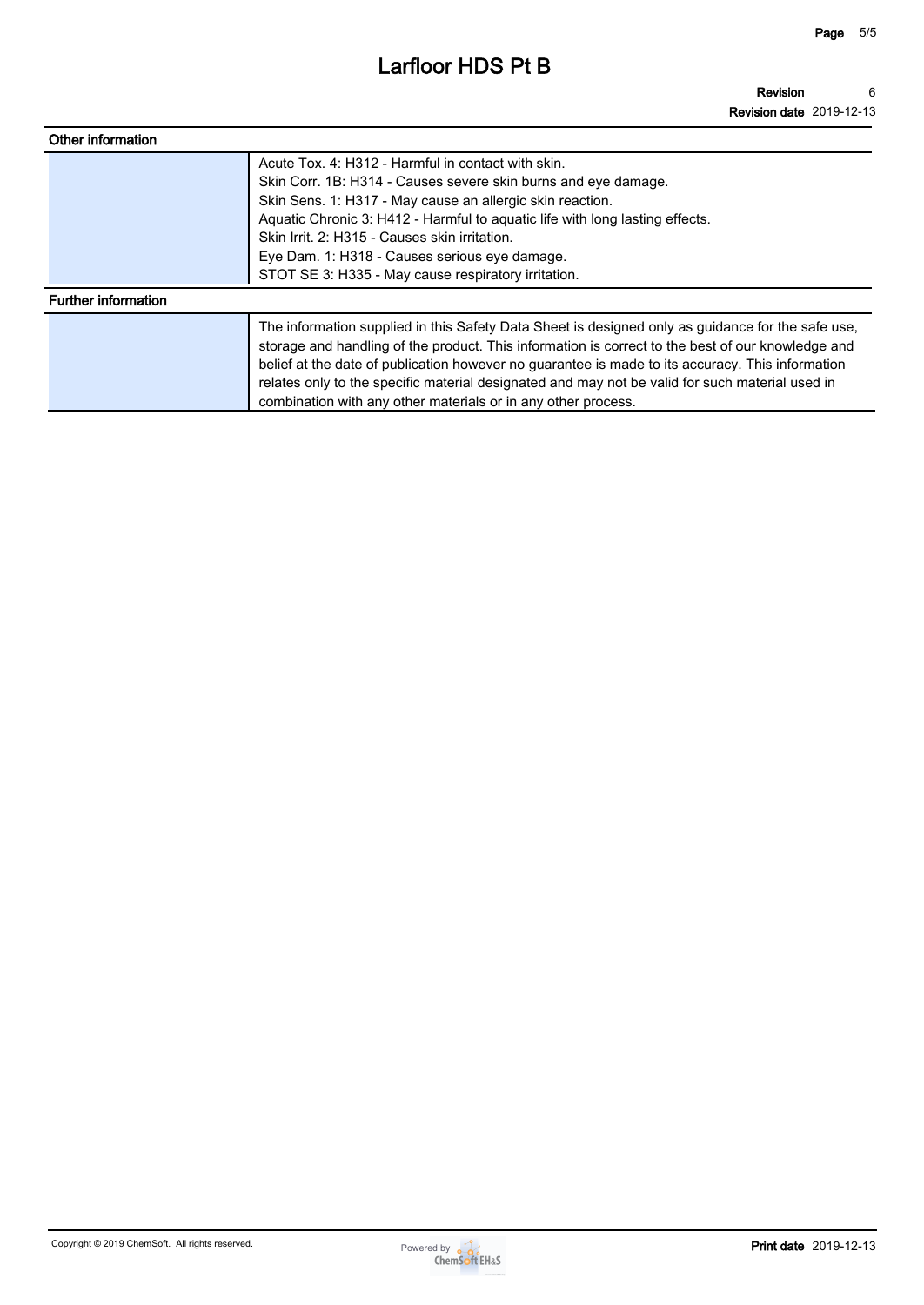

# **SAFETY DATA SHEET according to Regulation (EU) 2015/830**

**Larfloor HDS Pt C**

**Revision 5**

**Page 1/3**

|                                                          | <b>Revision date 2020-08-05</b>                                                                                                                                                                                                                                        |
|----------------------------------------------------------|------------------------------------------------------------------------------------------------------------------------------------------------------------------------------------------------------------------------------------------------------------------------|
|                                                          | SECTION 1: Identification of the substance/mixture and of the company/undertaking                                                                                                                                                                                      |
| 1.1. Product identifier                                  |                                                                                                                                                                                                                                                                        |
| <b>Product name</b>                                      | Larfloor HDS Pt C                                                                                                                                                                                                                                                      |
|                                                          | 1.2. Relevant identified uses of the substance or mixture and uses advised against                                                                                                                                                                                     |
| <b>Product Use</b>                                       | [SU22] Professional uses: Public domain (administration, education, entertainment, services,<br>craftsmen); [SU19] Building and construction work; [PC0] Other; [PROC19] Hand-mixing with<br>intimate contact and only PPE available; [ERC3] Formulation in materials; |
| 1.3. Details of the supplier of the safety data sheet    |                                                                                                                                                                                                                                                                        |
| Company                                                  | Larsen Building Products Ltd                                                                                                                                                                                                                                           |
| <b>Address</b>                                           | 4 West Bank Road<br><b>Belfast Harbour Industrial Estate</b><br><b>Belfast</b><br>BT3 9JL<br><b>United Kingdom</b>                                                                                                                                                     |
| Web                                                      | www.larsenbuildingproducts.com                                                                                                                                                                                                                                         |
| <b>Telephone</b>                                         | +44 (0)28 9077 4000                                                                                                                                                                                                                                                    |
| Fax                                                      | +44 (0)28 9077 6945                                                                                                                                                                                                                                                    |
| <b>Email</b>                                             | t.moore@larsenbuildingproducts.com                                                                                                                                                                                                                                     |
| <b>SECTION 2: Hazards identification</b>                 |                                                                                                                                                                                                                                                                        |
| 2.2. Label elements                                      |                                                                                                                                                                                                                                                                        |
| <b>Risk phrases</b>                                      | No Significant Hazard                                                                                                                                                                                                                                                  |
| <b>SECTION 3: Composition/information on ingredients</b> |                                                                                                                                                                                                                                                                        |
| 3.2. Mixtures                                            |                                                                                                                                                                                                                                                                        |

#### **EC 1272/2008**

| <b>Chemical Name</b>                   | Index No. | CAS No.    | EC No.    | <b>REACH Registration</b><br><b>Number</b> | Conc.<br>(% | Classification |
|----------------------------------------|-----------|------------|-----------|--------------------------------------------|-------------|----------------|
| Silica Sand (<1% Respirable<br>Quartz) |           | 14808-60-7 | 238-878-4 |                                            |             |                |
| <b>SECTION 4: First aid measures</b>   |           |            |           |                                            |             |                |

#### **4.1. Description of first aid measures**

| Inhalation          | May cause irritation to mucous membranes. Move the exposed person to fresh air.                                                                                              |
|---------------------|------------------------------------------------------------------------------------------------------------------------------------------------------------------------------|
| Eye contact         | May cause irritation to eyes. Rinse immediately with plenty of water for 15 minutes holding the<br>eyelids open. Seek medical attention if irritation or symptoms persist.   |
| <b>Skin contact</b> | May cause irritation to skin. Wash off immediately with plenty of soap and water. Remove<br>contaminated clothing. Seek medical attention if irritation or symptoms persist. |
| Ingestion           | May cause irritation to mucous membranes. DO NOT INDUCE VOMITING. Seek medical attention<br>if irritation or symptoms persist.                                               |

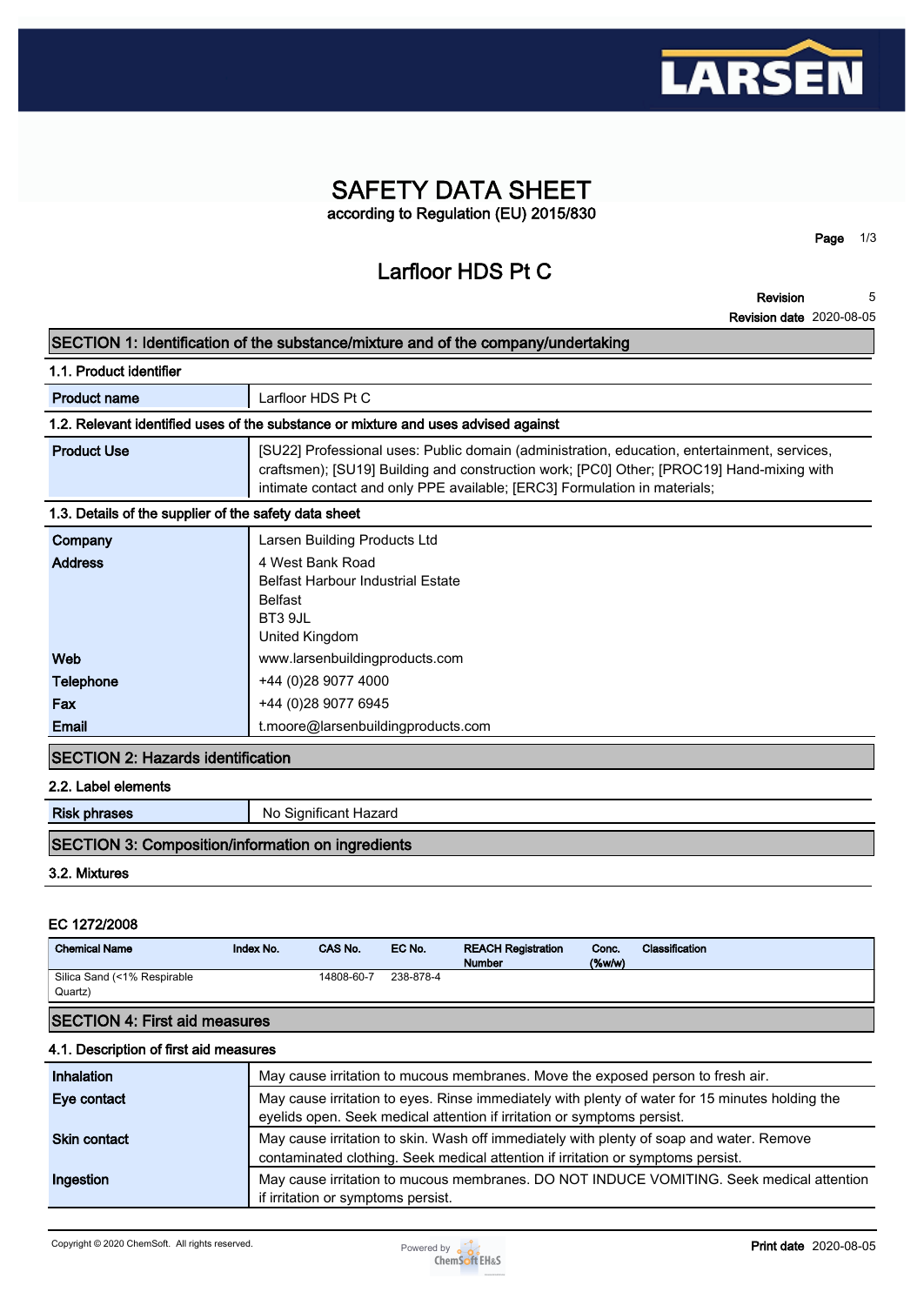**Revision date 2020-08-05**

| <b>SECTION 5: Firefighting measures</b>                           |                                                                                                                                                                         |
|-------------------------------------------------------------------|-------------------------------------------------------------------------------------------------------------------------------------------------------------------------|
| 5.1. Extinguishing media                                          |                                                                                                                                                                         |
|                                                                   | Use extinguishing media appropriate to the surrounding fire conditions.                                                                                                 |
| 5.2. Special hazards arising from the substance or mixture        |                                                                                                                                                                         |
|                                                                   | Burning produces irritating, toxic and obnoxious fumes.                                                                                                                 |
| 5.3. Advice for firefighters                                      |                                                                                                                                                                         |
|                                                                   | Wear suitable respiratory equipment when necessary.                                                                                                                     |
| <b>SECTION 6: Accidental release measures</b>                     |                                                                                                                                                                         |
|                                                                   | 6.1. Personal precautions, protective equipment and emergency procedures                                                                                                |
|                                                                   | Ensure adequate ventilation of the working area.                                                                                                                        |
| 6.2. Environmental precautions                                    |                                                                                                                                                                         |
|                                                                   | Do not allow product to enter drains. Prevent further spillage if safe.                                                                                                 |
| 6.3. Methods and material for containment and cleaning up         |                                                                                                                                                                         |
|                                                                   | Sweep up. Transfer to suitable, labelled containers for disposal. Clean spillage area thoroughly<br>with plenty of water.                                               |
| <b>SECTION 7: Handling and storage</b>                            |                                                                                                                                                                         |
| 7.1. Precautions for safe handling                                |                                                                                                                                                                         |
|                                                                   | Avoid contact with eyes and skin. Ensure adequate ventilation of the working area. Adopt best<br>Manual Handling considerations when handling, carrying and dispensing. |
| 7.2. Conditions for safe storage, including any incompatibilities |                                                                                                                                                                         |
|                                                                   | Keep in a cool, dry, well ventilated area. Keep containers tightly closed. Store in correctly labelled<br>containers.                                                   |
| <b>SECTION 8: Exposure controls/personal protection</b>           |                                                                                                                                                                         |
| 8.1. Control parameters                                           |                                                                                                                                                                         |
|                                                                   |                                                                                                                                                                         |
| 8.1.1. Exposure Limit Values                                      |                                                                                                                                                                         |
|                                                                   |                                                                                                                                                                         |

| Silica Sand (<1% Respirable<br>Quartz) | WEL 8-hr limit ppm:           | WEL 8-hr limit mg/m3: $0.1$  |
|----------------------------------------|-------------------------------|------------------------------|
|                                        | WEL 15 min limit ppm:         | WEL 15 min limit mg/m3:      |
|                                        | WEL 8-hr limit mg/m3 total 10 | WEL 15 min limit mg/m3 total |
|                                        | inhalable dust:               | inhalable dust:              |
|                                        | WEL 8-hr limit mg/m3 total 4  | WEL 15 min limit mg/m3 total |
|                                        | respirable dust:              | respirable dust:             |

#### **8.2. Exposure controls**

| 8.2.1. Appropriate engineering | Ensure adequate ventilation of the working area.    |
|--------------------------------|-----------------------------------------------------|
| controls                       |                                                     |
| 8.2.2. Individual protection   | Wear protective clothing.                           |
| measures                       |                                                     |
| Eye / face protection          | In case of splashing, wear Approved safety goggles. |
| Skin protection -              | Chemical resistant gloves (PVC).                    |
| <b>Handprotection</b>          |                                                     |
|                                |                                                     |

### **SECTION 9: Physical and chemical properties**

**9.1. Information on basic physical and chemical properties**